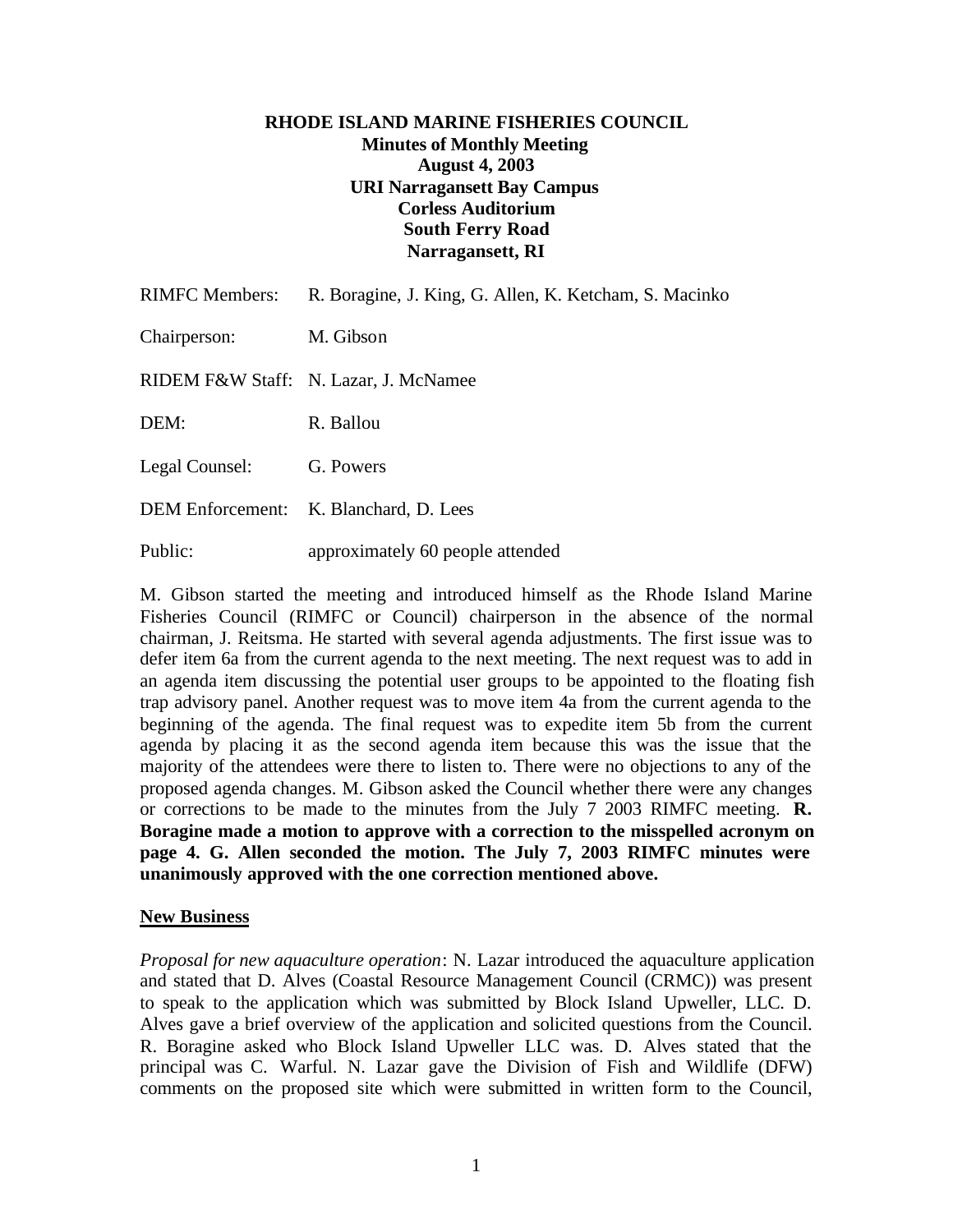stating that the DFW approves the site for the aquaculture operation proposed in the application. There was no further discussion from the audience or the Council. **R. Boragine made a motion to approve the application. G. Allen seconded the motion. The motion to approve the application was unanimously approved.** M. Gibson then brought the Division of Fish and Wildlife's (DFWs) draft aquaculture form to the Council's attention. He stated that this was included in the packet due to criticism from the Council that the DFWs current aquaculture site evaluation which they submit to the Council was inadequate. The Council was asked to comment on the form and then take an action to approve or reject the form which will be used by the DFW in the future for site evaluations. **R. Boragine made a motion to approve the form. This motion was seconded by K. Ketcham and J. King. The motion was unanimously approved by the Council.**

## **Old Business**

*Status of the dockside sale of marine species policy document*: M. Gibson stated that the document had been mailed out prior to the meeting. He then passed the discussion over to B. Ballou. B. Ballou gave a brief overview of the dockside sale of marine species issue stating that the document that had been passed out prior to the meeting had been developed in conjunction with several groups including the Department of Health (DOH) and the Department of Environmental Management (DEM). B. Ballou stated that he will entertain any public comments or questions and stated that this was the first public presentation of this draft policy, therefore any comments would be taken back to the director of DEM for consideration. M. Gibson stated that he would first like to get questions and comments from the Council and would then turn it over to the public for comments. At this point more copies were passed out to the public in attendance. R. Boragine stated that simply requiring everyone to get a seafood dealers license would devalue the seafood dealers license therefore the policy of requiring everyone who wanted to sell marine species at the docks to get a seafood dealers license should not go into practice. He went on to state that if they wanted some sort of license for dockside sales, a peddlers license or something of this nature should be created for this purpose. K. Ketcham stated that some lobster fishermen have stated that the commercial lobster license entitled them to also sell lobsters at the dock and he asked B. Ballou if this was the case. B. Ballou stated that this was the popular interpretation but to his knowledge this was not the case. M. Gibson solicited further comments from the Council but did not receive any.

An audience member asked where in the regulations did it state that lobstermen must sell there product to licensed seafood dealers. B. Ballou stated that the laws that give the authority are referenced for each section of the policy.

A person identifying himself as an attorney for the Rhode Island Lobstermens Association (RILA) took issue with the sections reference by B. Ballou in his last statement. He stated that these sections of statute and regulation do not specify who a commercially licensed lobsterman can sell to and he went on to site several statutes and regulations to make his point. The attorney had drafted a document which contained all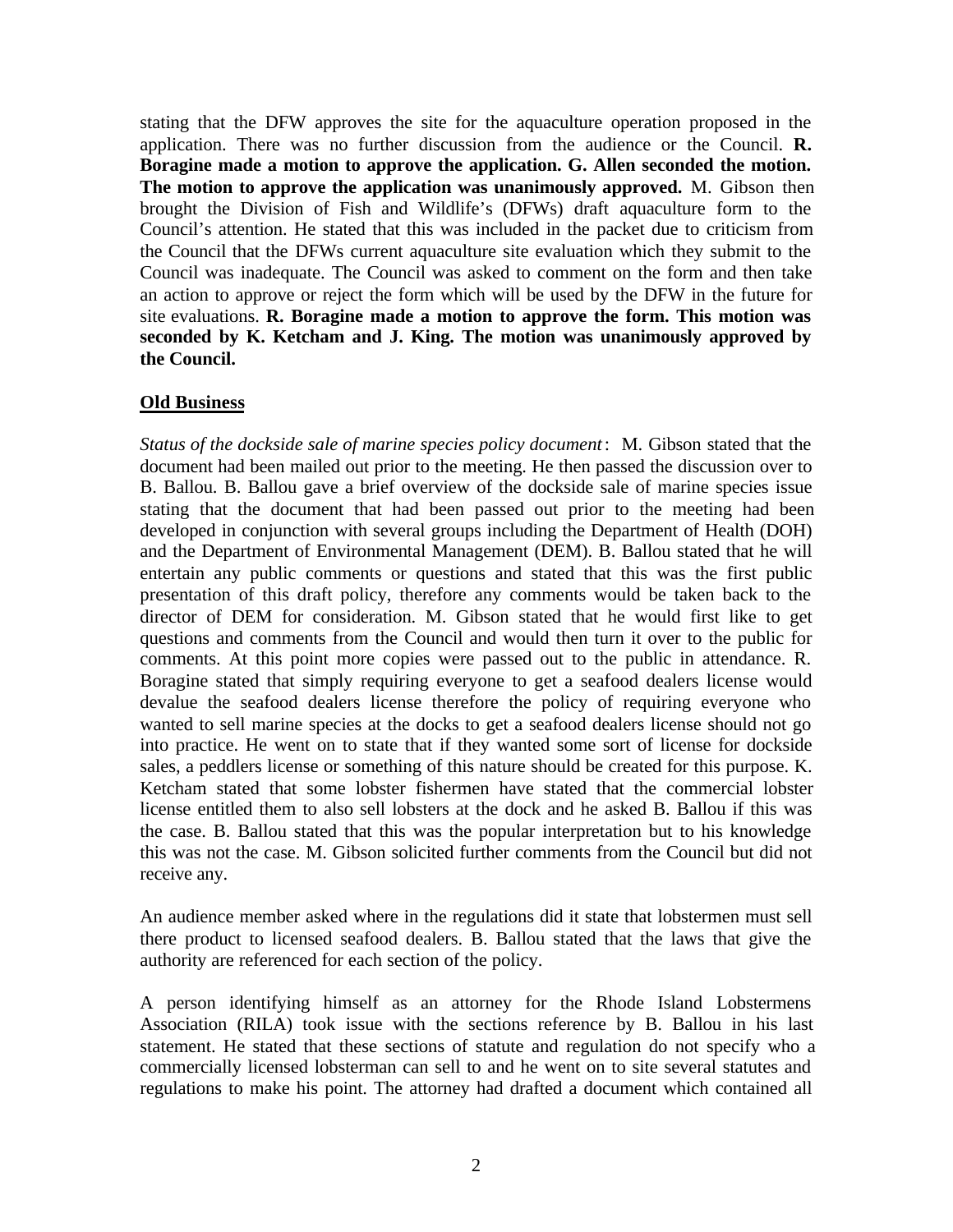of the citations which he had referred to and would hand it in if the Council or DEM wished. M. Gibson asked DEM legal council to better articulate how they had arrived at there interpretation of the various statutes and regulations that deal with these issues. G. Powers stated that the citations referred to by the attorney for RILA fail to read the statutes and regulations in context. The context of the statutes and regulations are what was used to arrive at the DEM interpretation.

An audience member asked why, if the DEM interpretation was "iron clad", do we need a new policy that changes the language from what already existed. B. Ballou stated that nothing was being changed, they were just putting forth a policy document to clarify what was already written in regulation. The audience member disagreed, stating that it does change the language and he was not sure what the motivation was behind this new policy. B. Ballou stated that the sole motivation was to clarify a question that was put forward by a segment of the charter boat industry.

Another audience member made a distinction between live animals and dead animals, stating that this was the important distinction, not the distinction between lobster and finfish. He felt the distinction between live and dead animals was what the DEM should focus on along with the distinction between federally licensed and state licensed vessels because they have different rules to follow.

An audience member stated that the practice of selling live lobsters at the dock was a practice that had been done for over 25 years and he did not understand why DEM was putting this policy forward. He felt the only explanation was that DEM was devising a way to grab more money from the lobster industry.

An audience member asked if this issue had come up in the past and if so how did DEM enforcement deal with it. K. Blanchard responded stating that this practice has been going on for a long time, the regulation has been in place since the early nineties, but DEM enforcement had not enforced the regulation due to a lack of complaints. Once the complaint alluded to earlier in the discussion came forward, DEM had to come up with a policy stating how this issue was going to be enforced so that everyone understands their rights.

An audience member asked where the bait policy came from and why it was being lumped in with the rest of this policy. K. Blanchard stated that it was his understanding that this came from DOH to make sure there was a clear delineation between bait and products that were to be consumed.

An audience member asked if there was an end date as to when this policy was going to go into practice. B. Ballou stated that this could take as long as it needs to take to be resolved. The audience member suggested going over this policy in a workshop setting with industry.

An audience member asked a question about 4C and D on the policy, stating that this represented a problem to the industry because the way it is written, if he sells bait to a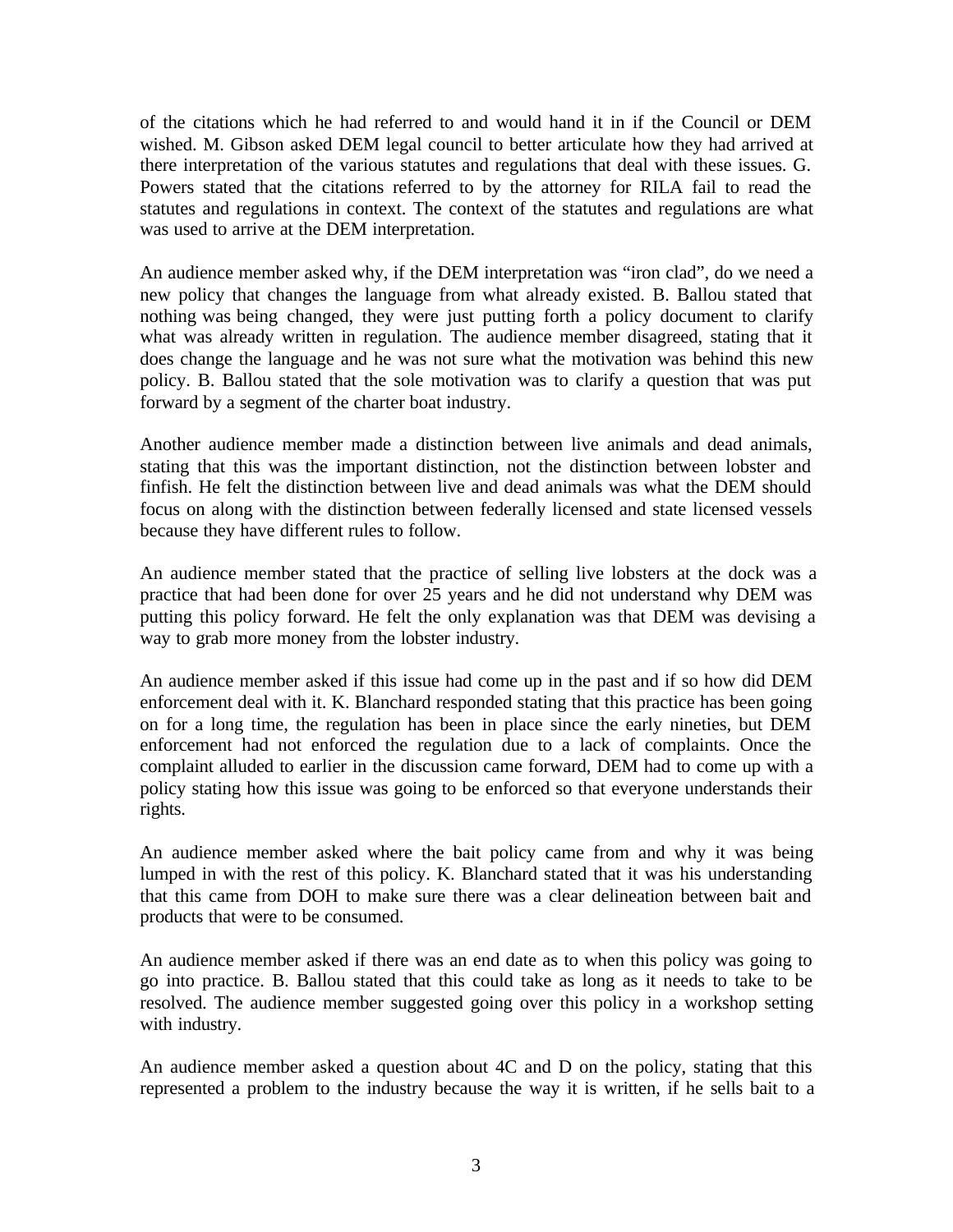dealer, he will not be able to then purchase bait from the same dealer. B. Ballou stated that bait wasn't a big concern during the development of this policy and he felt that bait selling should be status quo therefore if these sections of the policy do not allow for status quo then they should be changed. B. Ballou stated that it was never the intention of DEM to change any of the practices which were occurring but when they were asked to look and see if this was a legal practice they had to say that it currently was not. The policy was then put forward to legitimize the practice of selling marine species dockside, the problem arose when it was realized that a dealers license was needed to fully legitimize the practice.

An audience member wanted to make it clear that the dockside sale of lobster was providing a market for a product that was being rejected by dealers, so before this policy was finalized this should be made clear to everyone.

M. Marchetti said it was alleged that one member of DEM enforcement was enforcing the policy as it is currently written and a member of the lobster fishing industry went up to Providence to purchase a dealers license because of this, he felt that DEM enforcement was jumping the gun with this alleged action. He went on to emphasize that he too believes that the regulations as written do not specify who the lobsterman can sell his product to as stated earlier in the discussion. He stated that this was analogous to a farmers market and the policy of the state at this point is to encourage markets such as the farmers market. He went on to emphasize what had been stated previously, that the lobsters that were being sold at the dock were product that was rejected by the dealers, therefore if the lobstermen were not able to sell this product at the dock it would go to waste and in a lot of ways this extra money brought in at the dock is what kept many of the crew members around. He felt that most of the lobster being sold dockside were accounted for and concluded that the state should look back in to issuing a peddlers license, issuing more dealers licenses devalues that license.

An audience member commented that the way to solve the problem without this policy would be to include an endorsement to the existing regulations which allows the practice of selling dockside to continue. A second audience member supported this comment namely for lobsters because these don't pose a health risk.

An audience member identifying himself as a deckhand stated that if the dockside sale of lobsters is discontinued he will not be able to continue working for the person that he is currently working for, deckhands depend on this dockside sale money to supplement their income.

M. Gibson asked the Council to make a recommendation on how the DEM should proceed on this issue. R. Boragine stated that he thinks DEM should just get rid of the policy all together, there are too many problems with what was put forward. G. Allen suggested having a workshop to go over the policy with all effected entities. J. King stated that this policy should be addressed quickly, it is creating financial hardship on all people involved. M. Gibson asked B. Ballou about the possibility of a workshop on this issue. B. Ballou stated he was willing to continue dialog whether it be at Council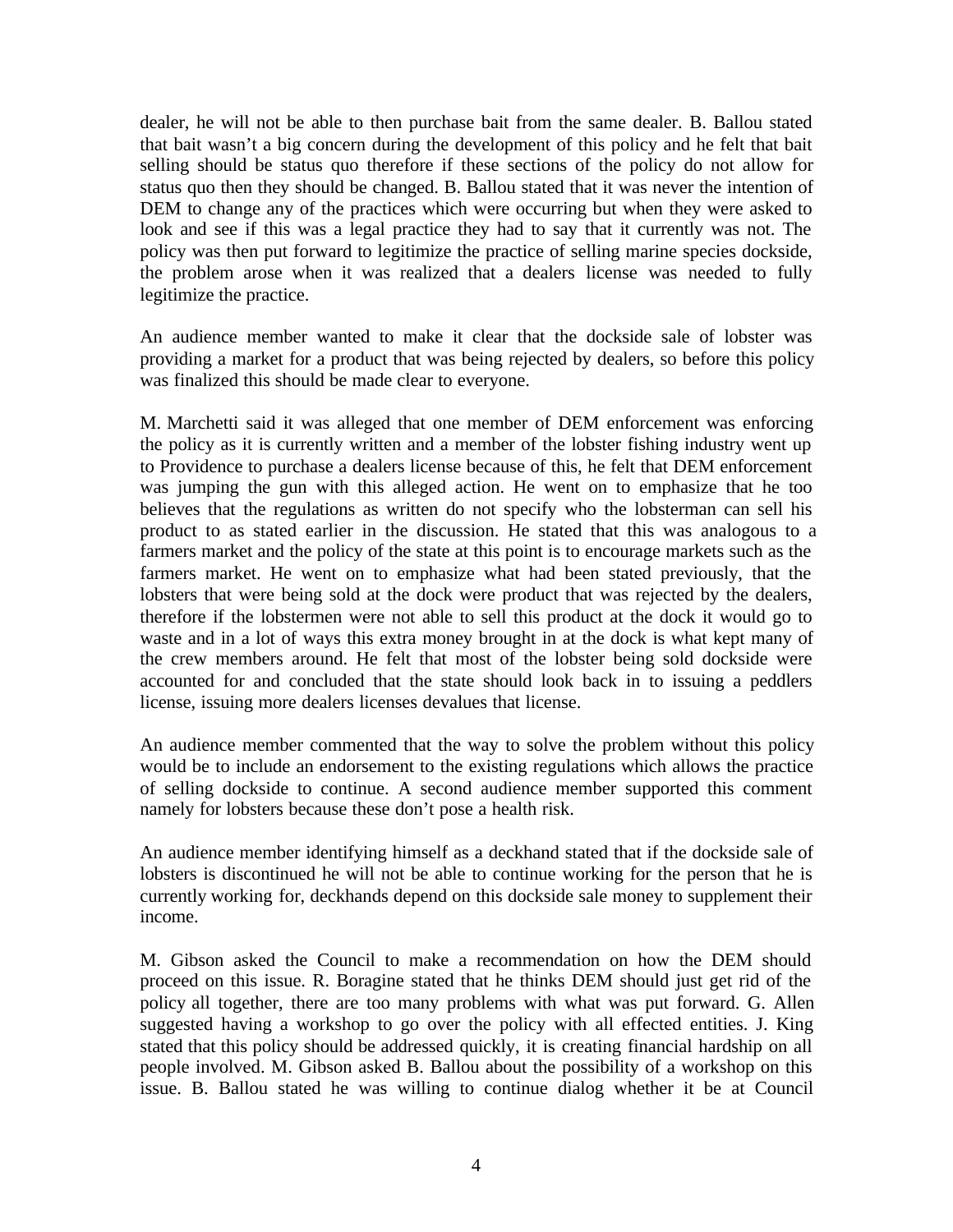meetings or at a workshop. K. Ketcham asked if there was a way that B. Ballou could look in to just amending the existing regulations to alleviate this problem instead of issuing this policy. B. Ballou said he would do this. S. Macinko requested that the next iteration of this policy be issued along with a white paper to explain the reasoning behind the various policy statements. The current policy gives no explanation of why the various provisions are necessary. R. Boragine stated that he concurs with the issuance of a white paper and this white paper should be released prior to the meeting so that people have a chance to look it over before the meeting. B. Ballou agreed to this proposal. K. Ketcham wanted to reiterate a statement made by R. Boragine, stating that if they make all lobster fishermen into dealers, from a data collecting standpoint this will create a huge problem for DEM who already are collecting more data than they can handle. M. Gibson stated that what he understood from the Council was that they wanted to revisit this issue again at the next meeting but they would like to have a white paper included to better understand the interpretations being used in the policy document. He asked if the Council agreed to this. G. Allen stated he agreed to this if the white paper is developed with industry input. R. Boragine stated that the white paper should be done by DEM first so that industry can see where DEM is coming from with their policy and then have a discussion on how to change it. After some discussion, G. Allen agreed to this with the stipulation that this white paper be made available to the public prior to the meeting. S. Macinko stated that DEM should hold this policy in abeyance until this policy is finalized. M. Gibson stated he would look into this but could not give a definitive answer at this time.

#### **Advisory Panel Reports**

*Shellfish Advisory Panel Report*: R. Boragine was not at the meeting due to a scheduling conflict. He also stated that the minutes were included in the packet, but these minutes as they were written were inadequate because they were too brief. A reader of these minutes would be unable to figure out what went on at the meeting and therefore R. Boragine stated that he could not give the report. M. Gibson gave the report since he had attended the meeting. He stated that the industry has a proposal on the table to make modifications to the shellfish management area plan, specifically to the High Banks management area. M. Gibson stated that the DFWs response to the proposal was to evaluate the proposal and report back during the next advisory panel meeting.

*Lobster Advisory Panel Report*: S. Cobb was not present at the meeting nor was T. Angel therefore M. Gibson asked if there were any advisory panel members in the audience who would like to speak to the Lobster Advisory Panel meeting. Minutes were included in the packet. An audience member, who was a lobster advisory panel member and at the meeting, stated that a control date was the main topic discussed at the meeting. He thought that the advisory panel had supported a control date, but they could check the minutes to be sure. M. Marchetti stated that no action had been taken on a control date and he felt that a control date would only be necessary if a buyout program for the lobster industry became a reality. R. Boragine stated that if a control date was to be put into effect it has to have some sort of proposal behind it. **R. Boragine made a motion that DEM attempt to put together for next meeting an outline indicating what's**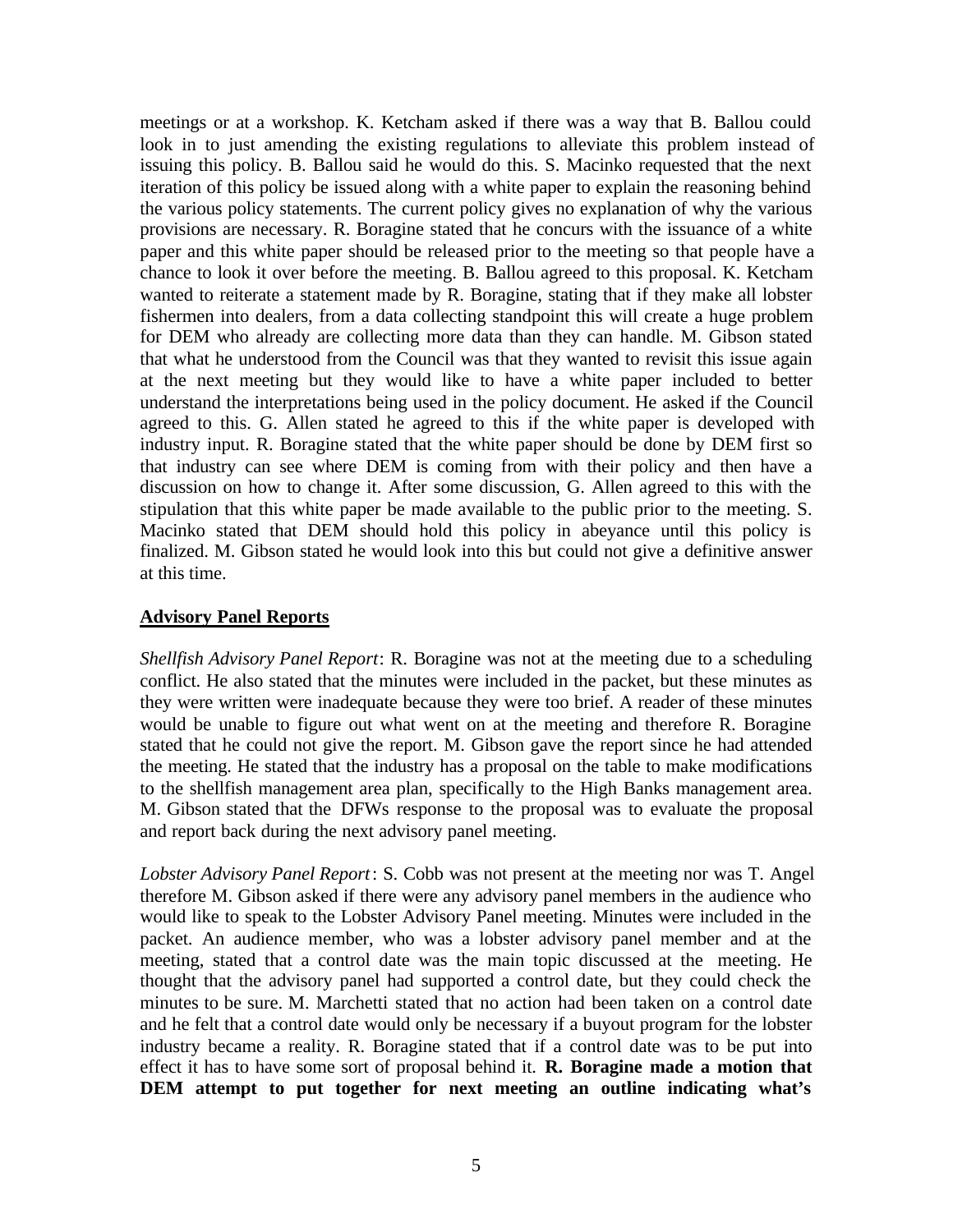**necessary in order to initiate a control date for the management of lobster. The motion was seconded by G. Allen.** M. Marchetti stated that deciding on a control date was approved by the advisory panel but they approved it begrudgingly. M. Gibson stated that he also attended the meeting and at the meeting he updated the advisory panel on the emergency action being taken by ASMFC.

*Tautog Advisory Panel Report*: R. Boragine gave a report on the tautog advisory panel meeting. He stated that this initial meeting was for information gathering. One of the topics of discussion was what exactly a tagging program will accomplish. Another topic of discussion was the differences between the two trawl surveys used for analysis, both the DFWs and also URIs. One of the panel members offered the DFW access to tautog caught in his floating fish trap for tagging purposes. There was discussion about a spawning closure line, this is yet to be determined. A topic of concern which came up at the meeting was timely reporting by dealers, the panel members suggested a permit program requiring dealers to report on time with some sort of repercussions if they did not. The next meeting is scheduled for August 19, 5:00 at Narragansett Town Hall. M. Gibson asked if there were any questions. G. Allen suggested that R. Boragine get rid of some of his advisory panel duties because he has quite a few and he has had numerous conflicts where he can't attend one or the other. R. Boragine stated that he would like to relinquish some, namely the shellfish advisory panel and once J. King was ready he was hoping he would take over that advisory panel. M. Gibson asked if there were any specific follow up questions that the DFW needs to address. R. Boragine stated that there were several follow up items but it was tasked to specific members of the advisory panel. An audience member stated that he has seen more fish in recent years than he has ever seen. He thinks this fishery should be open year round at some level.

*Summer Flounder Advisory Panel Report*: R. Boragine gave a report on the summer flounder advisory panel. He stated that this meeting had a similar purpose to the tautog meeting as far as the initial meeting would be for data gathering and the next meeting, to be held at 6:00 at the Narragansett Town Hall, would be for deciding on management measures for next year. The feeling at the meeting was that this next year, more quota was going to be added to the yearly allocation of summer flounder due to the health of the stock. The DFW presented a plan which would take this supplement and add it all to the summer I sub period. This was supported by some of the panel members but some of the offshore representatives wanted the supplement to be added in the current percentages as written in the regulations. There was discussion about the increase in new user groups such as gill nets in the summer flounder fishery. The advisory panel was tasked to come back with specific plans written down for the next meeting. M. Gibson asked the Council if there were any questions. Hearing none he then asked the audience if they had any questions. B. Mattiucci stated that he was at the meeting and had a different interpretation of what transpired than R. Boragine. He stated that he strongly supported the DFWs proposal and he felt that R. Boragine did not make this point clear to the Council. He went on to say that he felt R. Boragine's chairmanship of the summer flounder advisory panel was inappropriate because R. Boragine was biased and did not run the panel meetings fairly. R. Boragine then went back and read the minutes verbatim to make sure B. Mattiucci was comfortable with what the Council heard.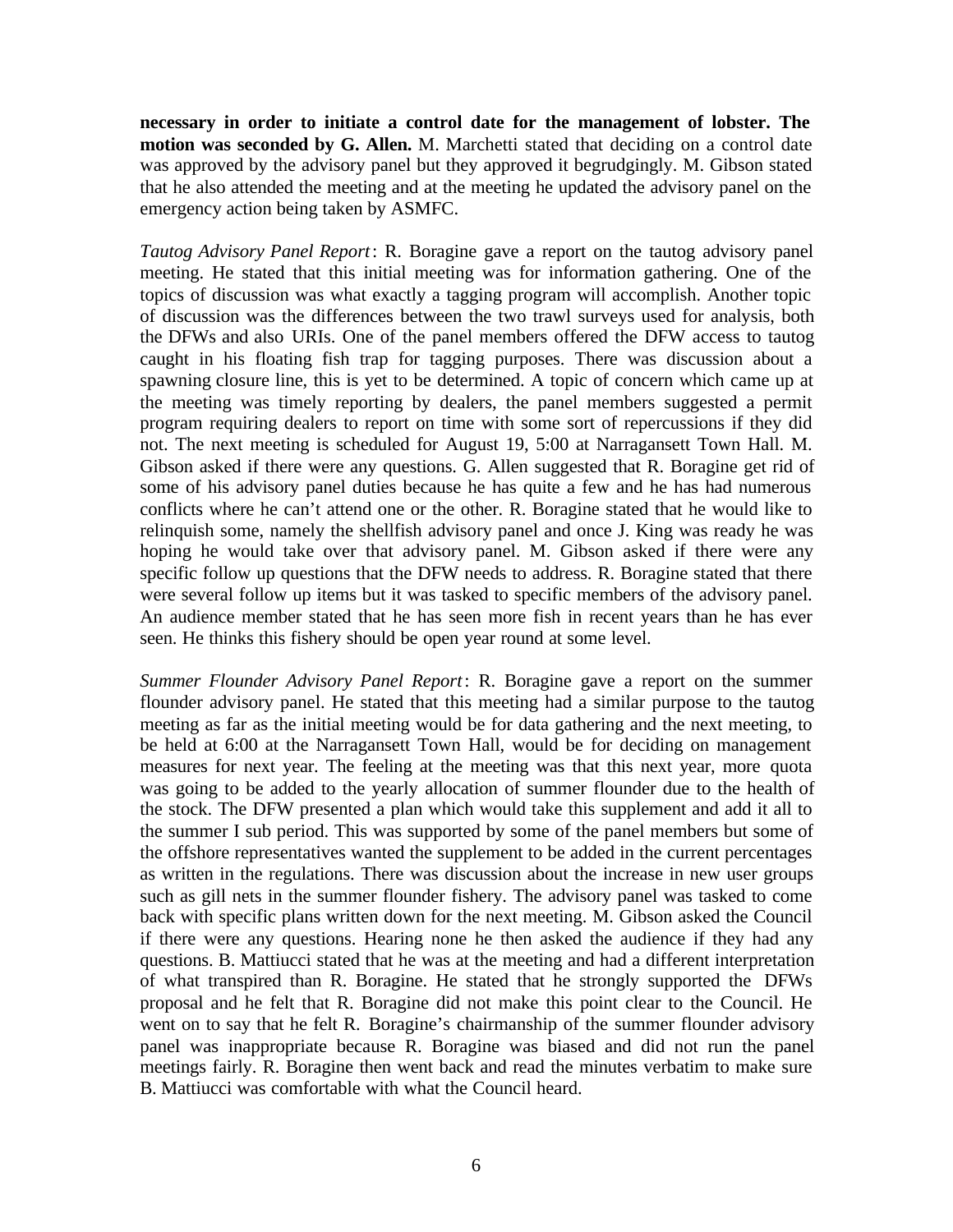#### **New Business**

*Division of Fish and Wildlife policy on lobster escape vents*: M. Gibson introduced this topic stating that it came about from discussion at a lobster advisory panel. He presented the DFWs proposed regulation change which changes the existing regulation to correspond with what is actually practiced in the industry, basically that you only need escape vents in the terminal parlor of the trap. M. Gibson asked that the Council make a recommendation to the Director to adjust the regulation so that the industry practices and the regulations correspond to each other for this particular issue. K. Blanchard stated that changing the regulation may put the state regulations out of conformance with federal regulations as well as regulations with other states in our vicinity. He also brought up concerns about removing escape vents from the middle parlor and the consequences this causes if someone ties off the funnel which leads to the end parlor, in essence making the middle parlor the end parlor. N. Lazar stated that regulations from Connecticut and Massachusetts allow for escape vents being only in the outermost parlor section. K. Blanchard stated that the interpretation of the regulation that N. Lazar was reading from as told to him by a Connecticut official, was that they require escape vents in each of the compartments of the lobster pot. M. Gibson stated that what he thinks has happened is that the regulation existed and was written when lobster pot technology was different. Lobster pot technology has changed and now the regulations need to be altered to keep pace with the new technology which is in use. M. Marchetti supported this statement and went on to say that he had tried to put an escape vent in this middle parlor and his pot builder refused to do this stating it would weaken the pot. He also stated that to block the middle funnel in an inline lobster pot would not be a common practice because it would make the lobster pot useless, the middle section is not meant to be the catch compartment. This sentiment was echoed by other lobstermen in attendance, they spend extra money to get these longer lobster pots, and to tie it shut so that it becomes smaller would be counterintuitive. M. Gibson asked the Council to make a recommendation based on what they had heard. S. Macinko stated that we needed clarification on what the federal regulations are. **R. Boragine made a motion to task the lobster advisory panel to work with DEM enforcement and DFW to construct a proposal for new escape vent regulations. The motion was seconded by K. Ketcham.** An audience member stated that the advisory panel had been over this already and did not need another meeting to come up a new proposal. Another audience member suggested including a definition to take care of the issue of tying off the middle funnel by using the term terminal end as a definition, therefore a person tying off the funnel would be in violation because the middle parlor would now be the terminal end. **R. Boragine withdrew his motion. K. Ketcham agreed with the withdrawal**. **S. Macinko made a motion to release the lobster escape vent language for the public hearing provided that the DFW adds a definition section to the regulation and makes sure the regulation will be consistent with federal regulations. R. Boragine seconded the motion. The Council voted unanimously to approve the motion.**

*Draft letter from RIMFC to CRMC opposing proposal for wind/wave power generating plant in Point Judith*: M. Gibson introduced the topic stating that the letter had been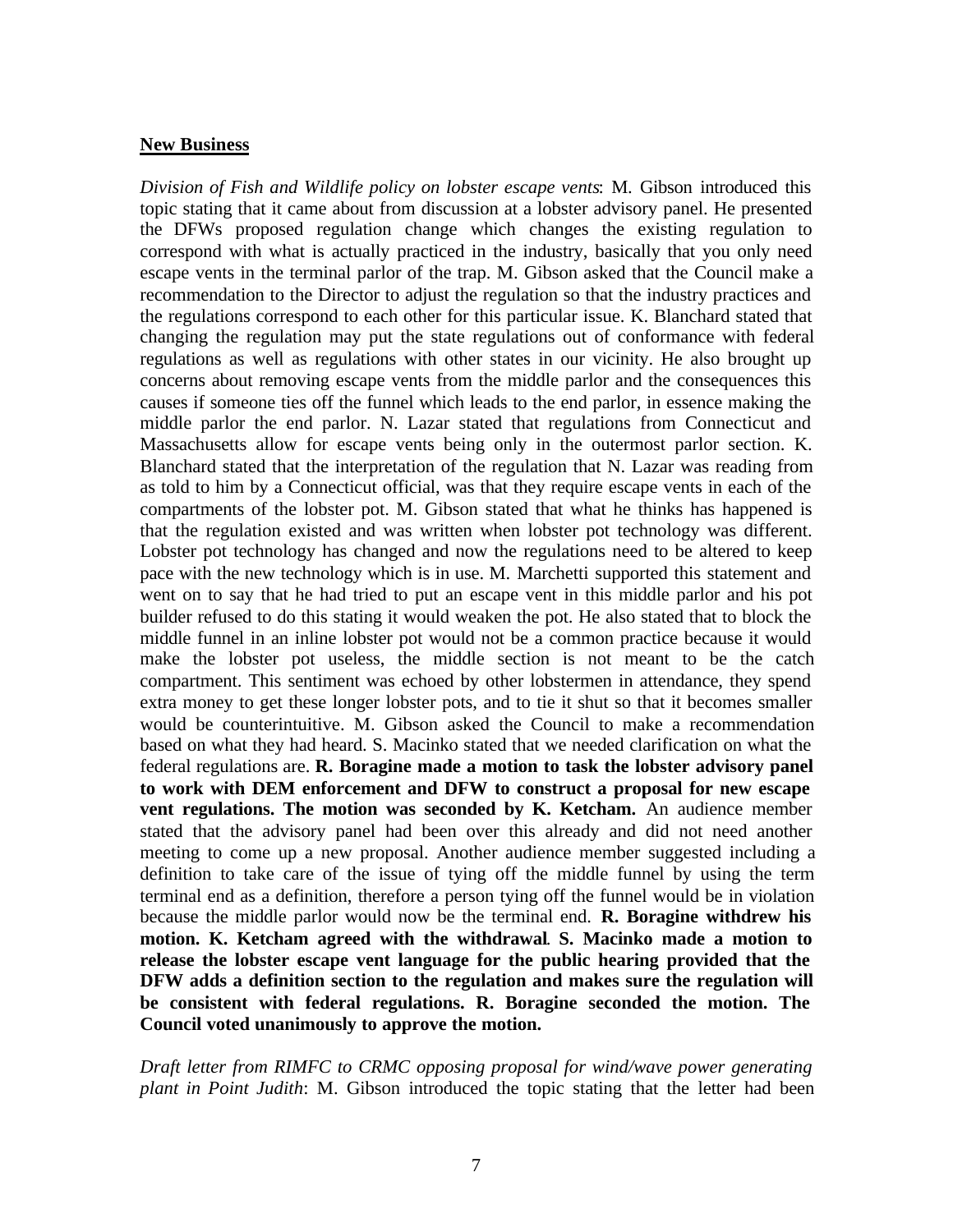passed out prior to the meeting. A question about whether the letter had been sent already was asked by the Council. B. Ballou stated he thought the letter had been sent already. G. Allen stated that the request had been for DEM to draft a letter and bring it before the Council for comments before sending it. He added that he did like the letter and was alright with the fact that it had been sent already. An audience member asked a question about why the Council was opposed to the wind wave energy generating plant, it seemed like a good idea to him considering the harm that traditional power plants (namely Breighton Point) create. The Council told the audience member that it was not wind/wave generated power that they were opposed to, it was the proposed location for the plant that they were opposed to. There had been other proposals for things in this same area which had been denied due to conflicts with fishing user groups.

*2003 RI Fisheries Management Report*: N. Lazar introduced this document, stating that it was a draft document and was presented to solicit comment from the Council. M. Gibson gave an overview of the timing that needs to occur for the next few meetings. The next RIMFC meeting will be before the announcement for a public hearing is sent to the Providence Journal, therefore they can make their recommendations on management plans and other comments which they would like presented at the public hearing at the September meeting. The public hearing will then be held on October 14. He suggested that the Council should recommend changing the October meeting (currently scheduled for October  $6<sup>th</sup>$ ) until after the public hearing so that they may make their final recommendations to the Director based on all comments. The Council agreed to this and set the October meeting date as Monday, October 20<sup>th</sup>.

## **Old Business**

*Draft of the groundfish relief fund survey*: M. Gibson introduced this topic and handed the discussion over to B. Ballou. B. Ballou stated that the Council requested that DEM draft a groundfish relief fund survey and bring it back before the Council and the public before sending it out. R. Boragine stated he made some editorial changes which he will hand in to the DEM. Most of his changes were to the final page where it describes the two main options. He went on to say that he thinks that item 2 on the ballot should read "I prefer the funds be paid directly to qualified groundfishermen and groundfish communities that may have been impacted" for the sake of clarifying that not everyone with a permit is eligible for money. B. Ballou stated that he feels the survey does a good job qualifying individuals as written. K. Ketcham stated that he does not like the qualifying questions at the beginning of the document. He said that he qualifies for money but can not produce some of the documentation asked for in the qualification questions, therefore it is not an accurate way to qualify people. He thinks these questions should be removed from the survey and that they should just use logbook data for this purpose and also that the survey should only be sent to individuals who qualify in the first place. B. Ballou stated that these questions were simply put in to differentiate between permittees. An audience member stated his disapproval for even having a survey because it is unjust. A legitimate process had already taken place to decide what to do with the money. B. Ballou stated that this decision to conduct a survey had come down from Senator Jack Reed. An audience member asked about the original survey that had been